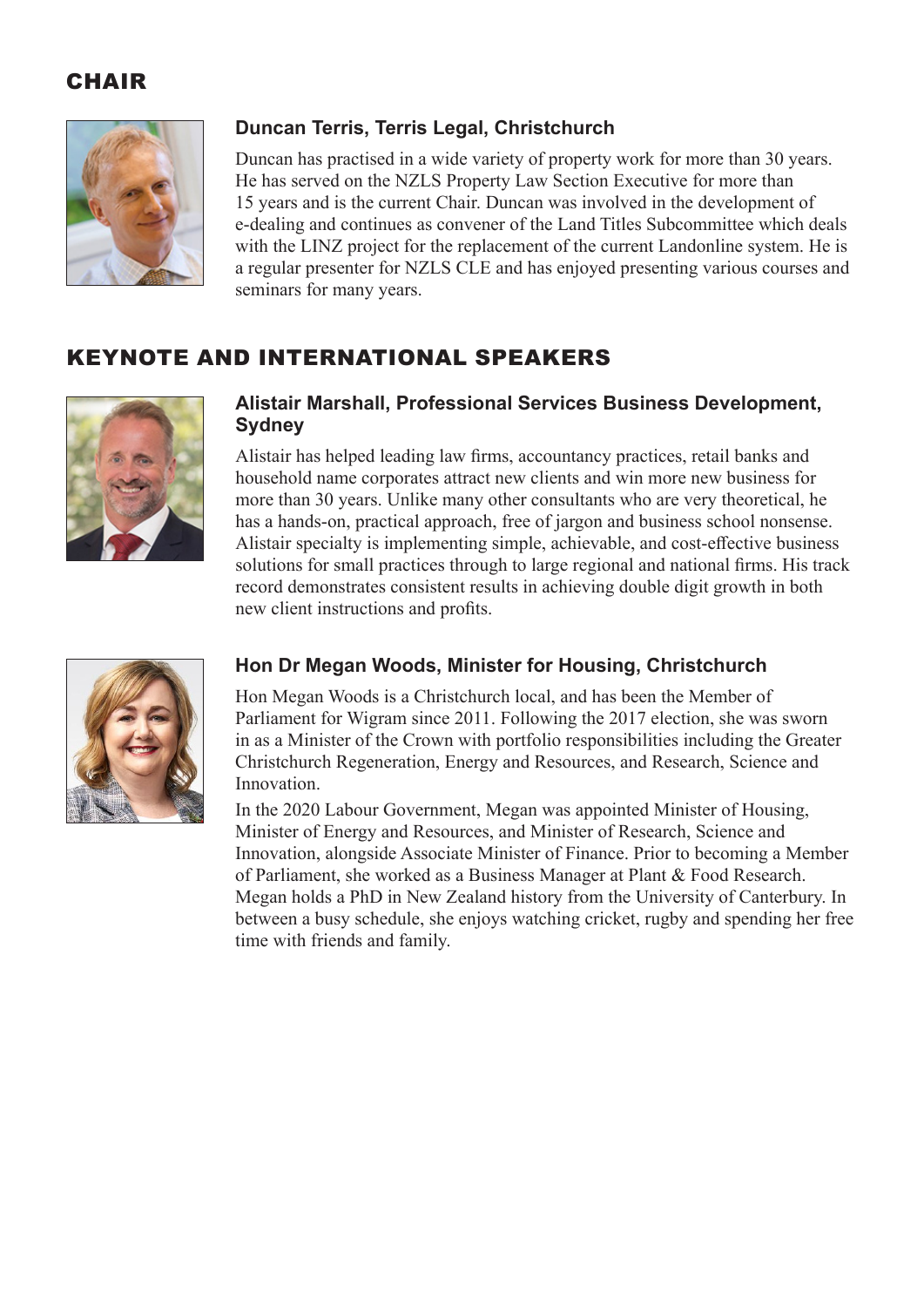

## **Allan Bullot, Deloitte, Auckland**

Allan leads the Deloitte Indirect Tax team and has focused on GST for over 25 years in both New Zealand and Canada, including assisting with the 10th Edition of the ADLS/REINZ form.



#### **Charlotte Connell, Overseas Invesment Office, Wellington**

Charlotte is a manager with the Overseas Investment Office. She has more than 20 years' experience across the public sector including reviewing, designing, implementing, and advising on policy, legislation, strategy and operations.



#### **John-Luke Day, Law Commission, Wellington**

John-Luke is a senior adviser at the Law Commission. He is currently working on the Commission's review of succession law.



#### **Karen Dwyer, Dwyer Law, Christchurch**

Karen is the founder of Dwyer Law (previously Overend Law). She's been advising property development, infrastructure and construction businesses for over 20 years, buying property, financing, leasing, subdividing, selling – and, of course, constructing.



#### **Tim Grafton, Insurance Council, Wellington**

Tim has extensive experience in providing advice to public and private sector leaders. He has a strong understanding of government, having been an adviser to former Prime Ministers and Ministers of Finance, as well as leading private companies.



#### **John Greenwood, GreenwoodRoche, Wellington**

John has been in practice for over 40 years as a specialised commercial property and conveyancing practitioner. He was a partner at Chapman Tripp for 25 years before establishing the firm of GreenwoodRoche in 2005.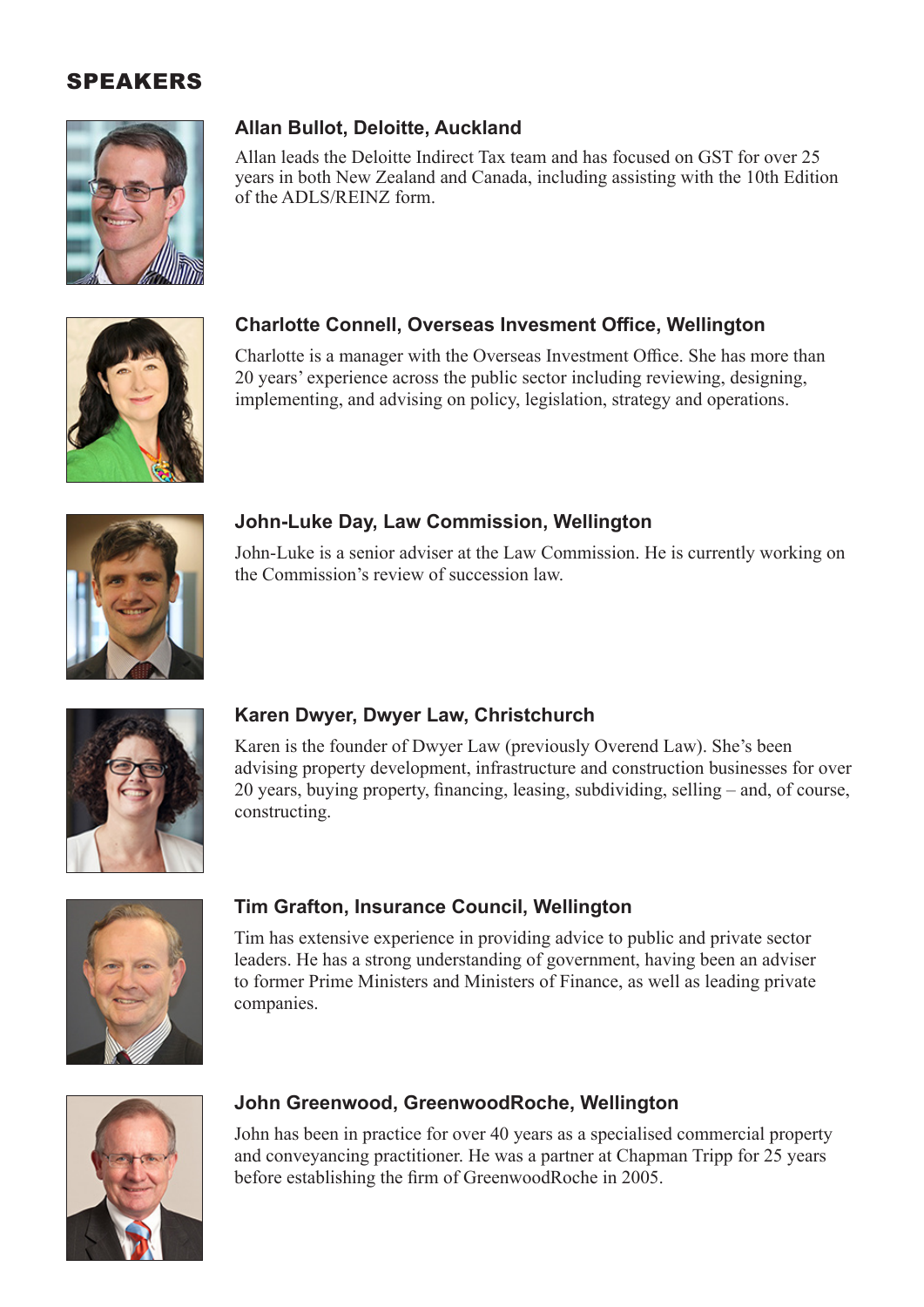

## **Nicky Harrison, PwC Legal, Auckland**

Nicky has over 20 years' experience in complex land development agreements, land transactions, lease documentation, construction contracts, incorporated societies, shareholders agreements, finance and security arrangements, supply arrangements, JVs, partnerships and OIO applications.



### **Michelle Hill, Dentons Kensington Swan, Auckland**

Michelle is a commercial real estate partner with Dentons Kensington Swan. She has over 20 years' experience with specialist expertise in commercial leasing. Michelle regularly speaks and writes on commercial leasing topics including lectures at The University of Auckland and regular column in "The Property Lawyer".



#### **Ross Hurly, LINZ, Hamilton**

Ross is a highly experienced solicitor in the Property Rights Team at LINZ, specialising in complex registration matters. He is also involved in presenting subdivision workshops for lawyers and surveyors throughout the country.



## **Amy Johns, Dentons Kensington Swan, Auckland**

Amy has a diverse commercial property practice and a particular interest in solutions on the housing spectrum. Over the years she has acted for major regeneration providers both in New Zealand and the United Kingdom as well as private developers facilitating the construction of social housing stock.



#### **Tim Jones, Barrister, Auckland**

Tim has been practising since 1975; first at Simpson Grierson and for 38 years as a member of and partner at Glaister Ennor in Auckland. Since 2018 he has practised as an advisory barrister assisting clients on land law, property and unit title problems. He was President of the Auckland Branch of NZLS and a member of the NZLS board until October 2020.



#### **Colette Mackenzie, Greg Kelly Law, Wellington**

Colette has an extensive property law background, with particular expertise in trusts and relationship property, both in the context of asset planning and on separation.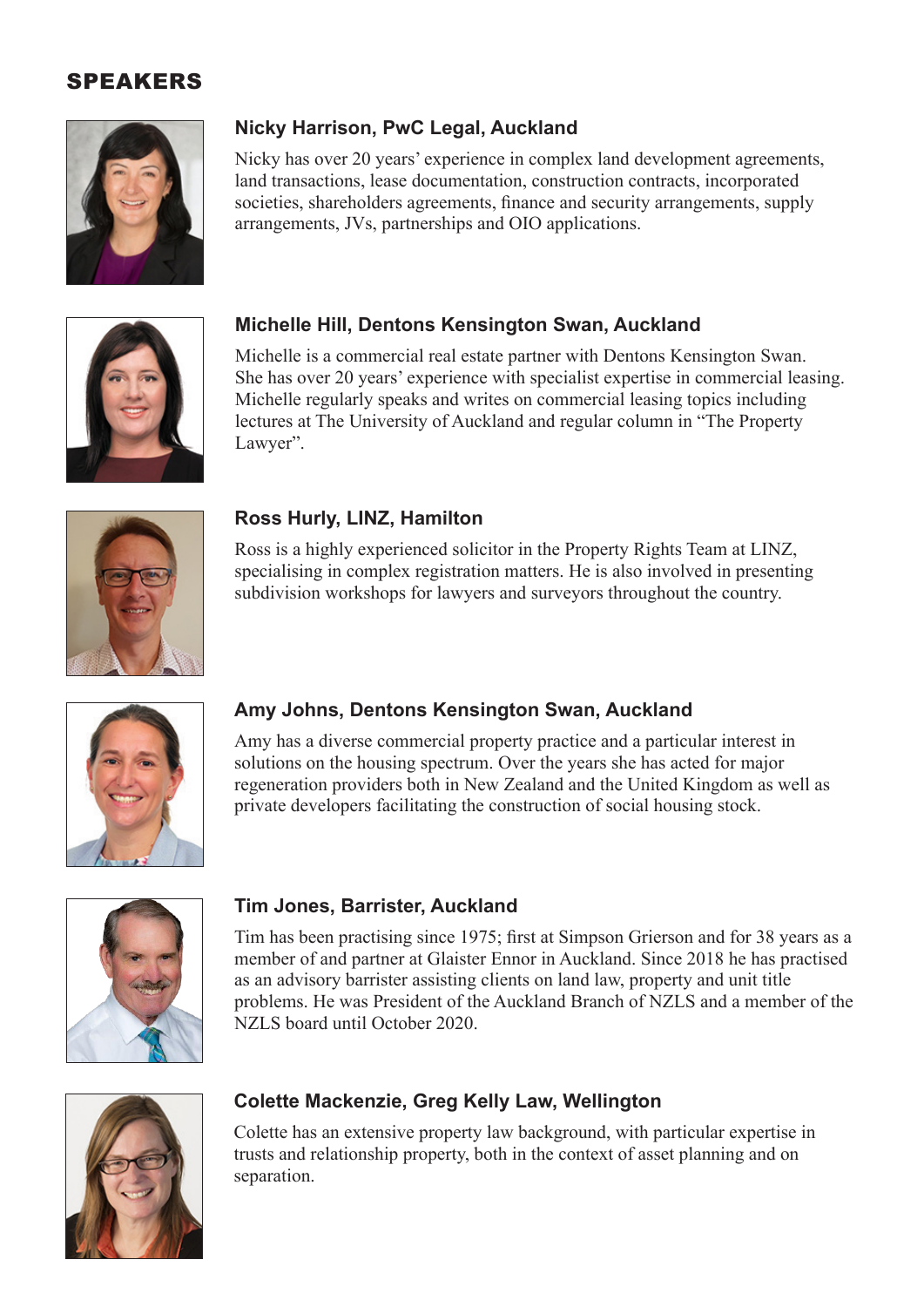

## **James Mahuta-Coyle, Barrister, Wellington**

A Barrister of Lambton Chambers, most recently the focus of James' practice has been litigating the disputes that arise within unit title developments whenever owners must resolve building problems collectively.



#### **Helen McQueen, Law Commission, Wellington**

Helen was a partner at Chapman Tripp before joining the Law Commission in 2016. She led the review of the Property (Relationships) Act 1976 and is the Lead Commissioner on the review of succession law.



#### **Will McGrath, Senior Solicitor, Applications, Overseas Investment Office, Wellington**

Will is seconded within the OIO as a Senior Solicitor. His time is split between assessing applications under the Overseas Investment Act and providing assistance to the OIO Reform Programme.



## **Pedro Morgan, Overseas Investment Office, Wellington**

Pedro is a lawyer and has been with the Overseas Investment Office for more than 15 years. In that time, he's been involved in all parts of the OIO's operations, including policy, enforcement, and application processing.



## **Troy Nicholson, Practice Lead, AML Group, DIA, Wellington**

Troy spent 20 years in NZ Police with his last role as the Head of the NZ Police Financial Intelligence Unit holding the rank of Detective Inspector. His previous roles have included the AML Compliance Officer at BNZ and TAB New Zealand.



#### **Michael O'Flaherty, Gibson Sheat, Wellington**

Michael specialises in property law, with a particular focus on commercial leasing. He acts for Crown Agencies with significantly large leasing portfolio and is well versed in the latest trends and issues with commercial leasing throughout New Zealand.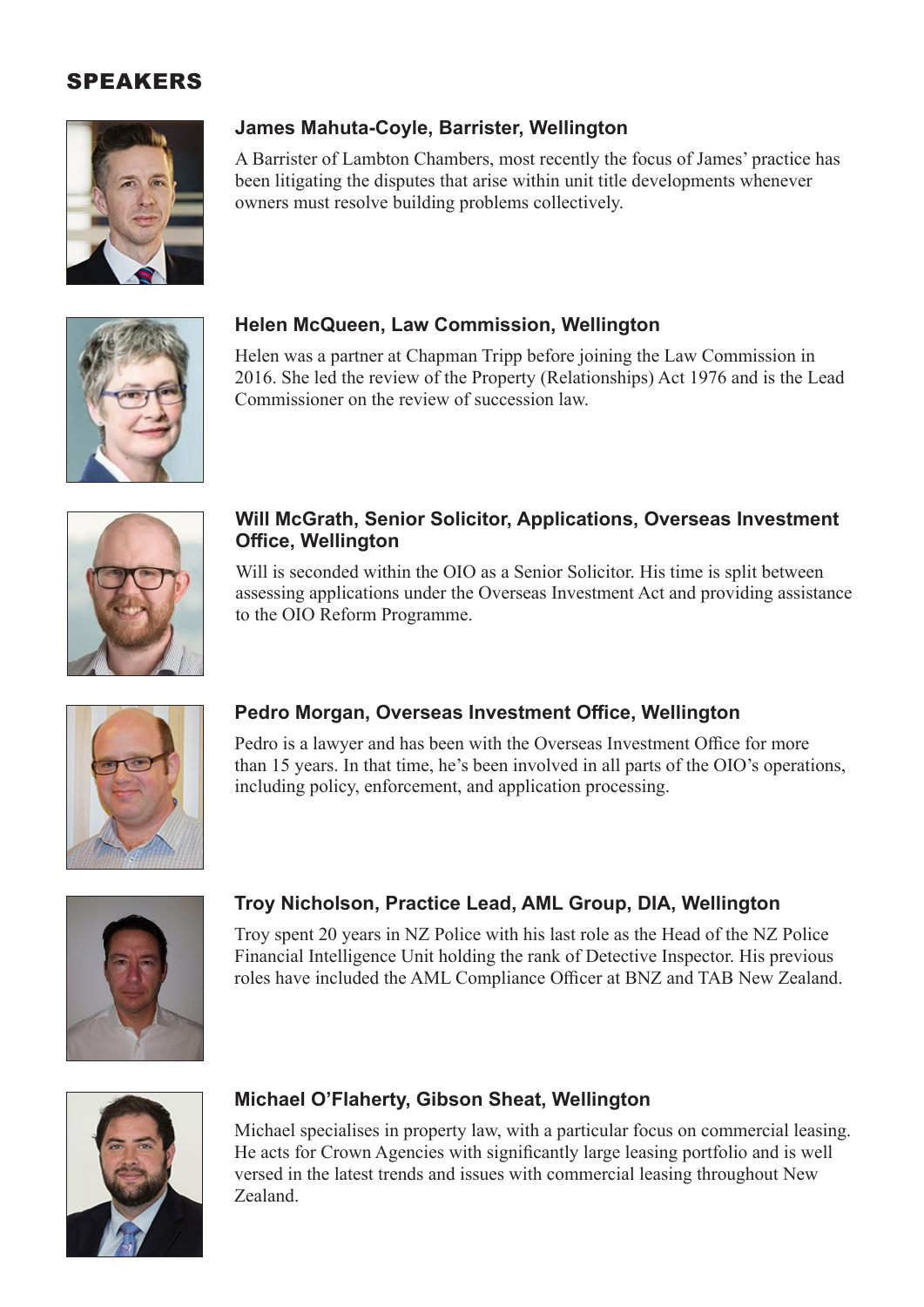

#### **Jared Otto, Inland Revenue, Auckland**

Jared has worked solely in indirect taxes for over 22 years. He spent 15 years in practice at Big 4 accounting firms in New Zealand and the United Kingdom, and in industry as the Head of VAT for a large multinational. Jared joined Inland Revenue six years ago as Principal Advisor – GST.



#### **Scotney Williams, Tenancy Practice Services, Auckland**

Scotney has practised law in New Zealand since 1970. He founded The Tenancy Practice Service Ltd (a business consultancy) in 1994, providing advice to clients on all aspects of the Residential Tenancies Act 1986.



#### **Anna Wilson-Farrell, Group Manager, Overseas Invesment Office, Wellington**

Anna is currently Group Manager (acting), having recently returned to the OIO after being seconded to head the Inquiry into Operation Burnham secretariat and as Policy Director in LINZ.



## **Paul Winstanley, JLL, Auckland**

Paul is JLL NZ's Head of Research and Consultancy and Head of Build to Rent in Australasia. Although a highly regarded residential specialist, he is also a recognised commentator nationally on office, industrial and retail sectors.



#### **Sarah Wroe, Barrister, Auckland**

Sarah's practice includes property and construction disputes, insurance and general commercial litigation. She was called as a barrister in England in 1998 and in New Zealand in 2011.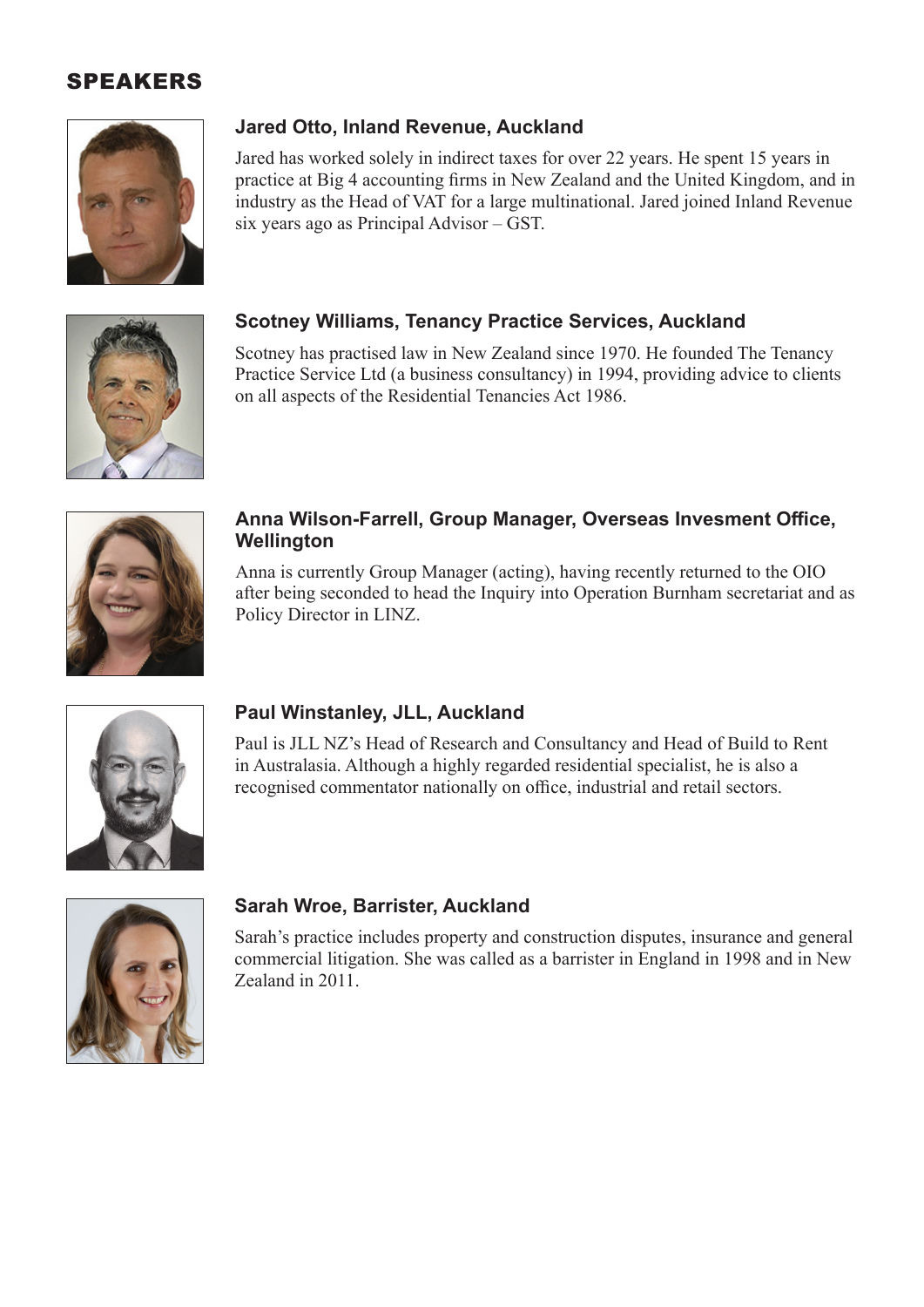# **CONTENTS**

| PART TWO - ADLS/REINZ ASAP AGREEMENT 10TH EDITION - TIPS AND TRAPS (BULLOT & OTTO)  40 |  |
|----------------------------------------------------------------------------------------|--|
|                                                                                        |  |
|                                                                                        |  |
| PART FIVE - BIBLIOGRAPHY OF INLAND REVENUE LAND AND GST STATEMENTS FROM 2000 TO 2021   |  |
|                                                                                        |  |
|                                                                                        |  |
|                                                                                        |  |
|                                                                                        |  |
|                                                                                        |  |
|                                                                                        |  |
|                                                                                        |  |
|                                                                                        |  |
| DRAFTING OR AMENDING TRUST DEEDS WITH RESPECT TO INFORMATION DISCLOSURE  63            |  |
|                                                                                        |  |
|                                                                                        |  |
|                                                                                        |  |
|                                                                                        |  |
|                                                                                        |  |
|                                                                                        |  |
|                                                                                        |  |
|                                                                                        |  |
|                                                                                        |  |
|                                                                                        |  |
|                                                                                        |  |
| PANEL DISCUSSION - WHAT TO DO WHEN IT GOES WRONG AND ADDING VALUE TO                   |  |